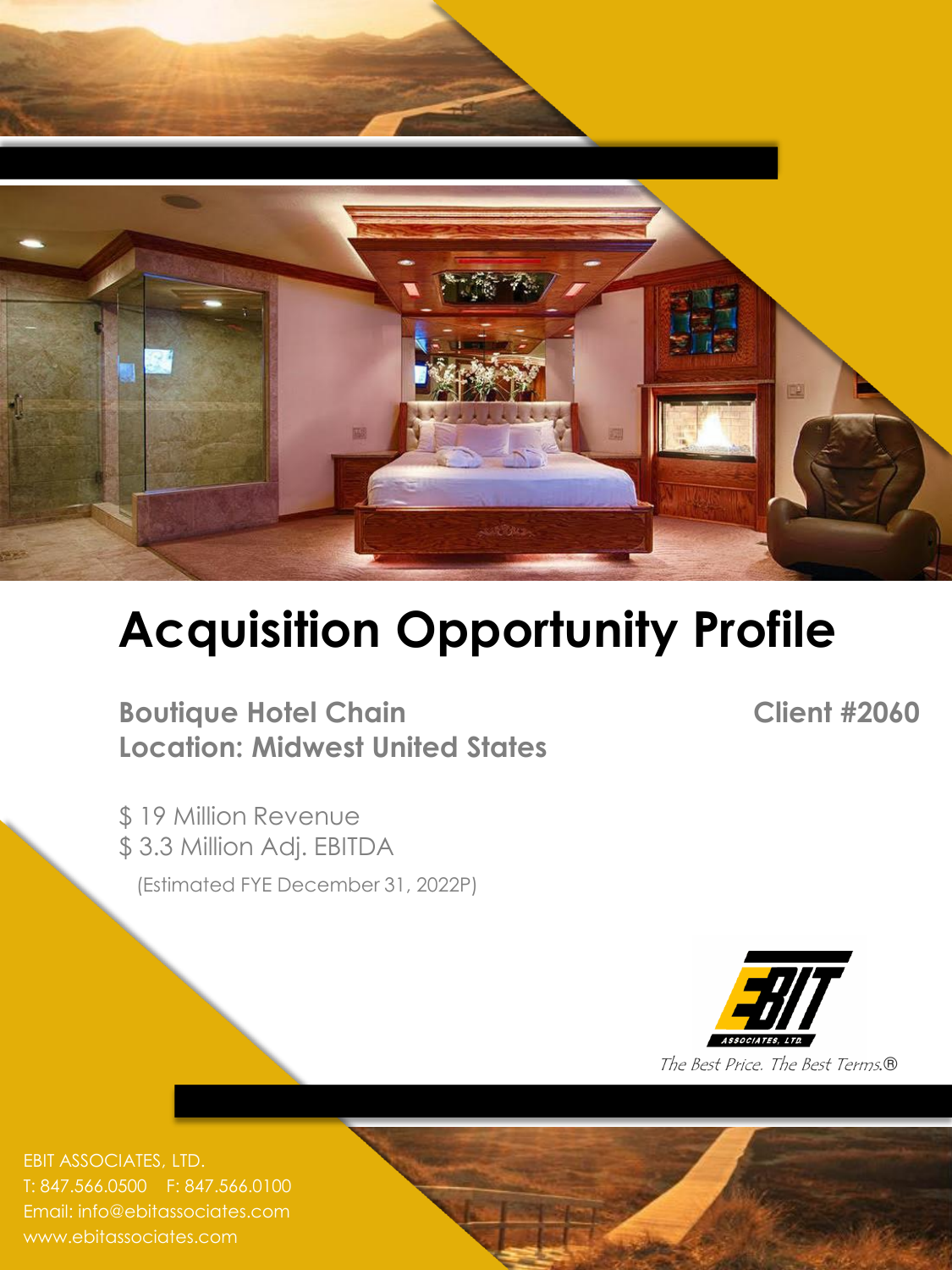| <b>Financial Year Ends December 31</b> |   |                |    |            |    |               |  |            |   |            |            |  |            |
|----------------------------------------|---|----------------|----|------------|----|---------------|--|------------|---|------------|------------|--|------------|
|                                        |   | 2018           |    | 2019       |    | 2020          |  | 2021       |   | 2022P      | 2023P      |  | 2024P      |
| Revenue                                |   | 14,589,396     | \$ | 14,701,732 | s. | 16,178,685 \$ |  | 19,400,000 | S | 19,000,000 | 20,361,592 |  | 22,146,357 |
|                                        |   |                |    |            |    |               |  |            |   |            |            |  |            |
| % Growth                               |   | N/A            |    | 1%         |    | 10%           |  | 20%        |   | $-2%$      | 7%         |  | 9%         |
| <b>EBT</b>                             | S | $(71, 534)$ \$ |    | 148,681    |    | 1,065,903     |  | 1,278,133  |   | 1,251,780  | 1,339,405  |  | 1,433,163  |
| Margin Growth                          |   | N/A            |    | $-308%$    |    | 617%          |  | 20%        |   | $-2%$      | 7%         |  | 7%         |
| <b>SDCF</b>                            |   | 1,895,102      |    | 2,119,650  |    | 3,058,812     |  | 3,591,921  |   | 3,528,147  | 3,729,590  |  | 3,942,857  |
|                                        |   |                |    |            |    |               |  |            |   |            |            |  |            |
| Margin Growth                          |   | N/A            |    | 12%        |    | 44%           |  | 17%        |   | $-2%$      | 6%         |  | 6%         |
| <b>EBITDA</b>                          | S | 1,645,102      |    | 1,869,650  |    | 2,808,812     |  | 3,341,921  |   | 3,278,147  | 3,479,590  |  | 3,692,857  |
| Margin                                 |   | 11%            |    | 13%        |    | 17%           |  | 17%        |   | 17%        | 17%        |  | 17%        |

**REVENUE/EBITDA+OC = SDCF** or Earnings Before Tax + Interest + Depreciation + Amortization + Owner's CASH.



*This information contained is of a confidential nature and is intended for the exclusive use of the persons or firm to whom it is furnished by us. Reproduction, publication, or dissemination of portions hereof may not be made without prior approval of EBIT Associates, LTD. EBIT Associates, LTD, its employees, agents and affiliate intermediaries have made no investigation or verification of the information contained herein and any representation to the contrary is not authorized. Prospective buyers acknowledge the responsibility to perform a due diligence review and make its own evaluation and judgment prior to any acquisitions or mergers with the client company.* 

*This Acquisition Profile contains forward looking statements based on current expectations that involve a number of risks, uncertainties and assumptions. Additional detail regarding the target transaction and its risks will be outlined in a Confidential Information Memorandum which will be provided at a later date.*

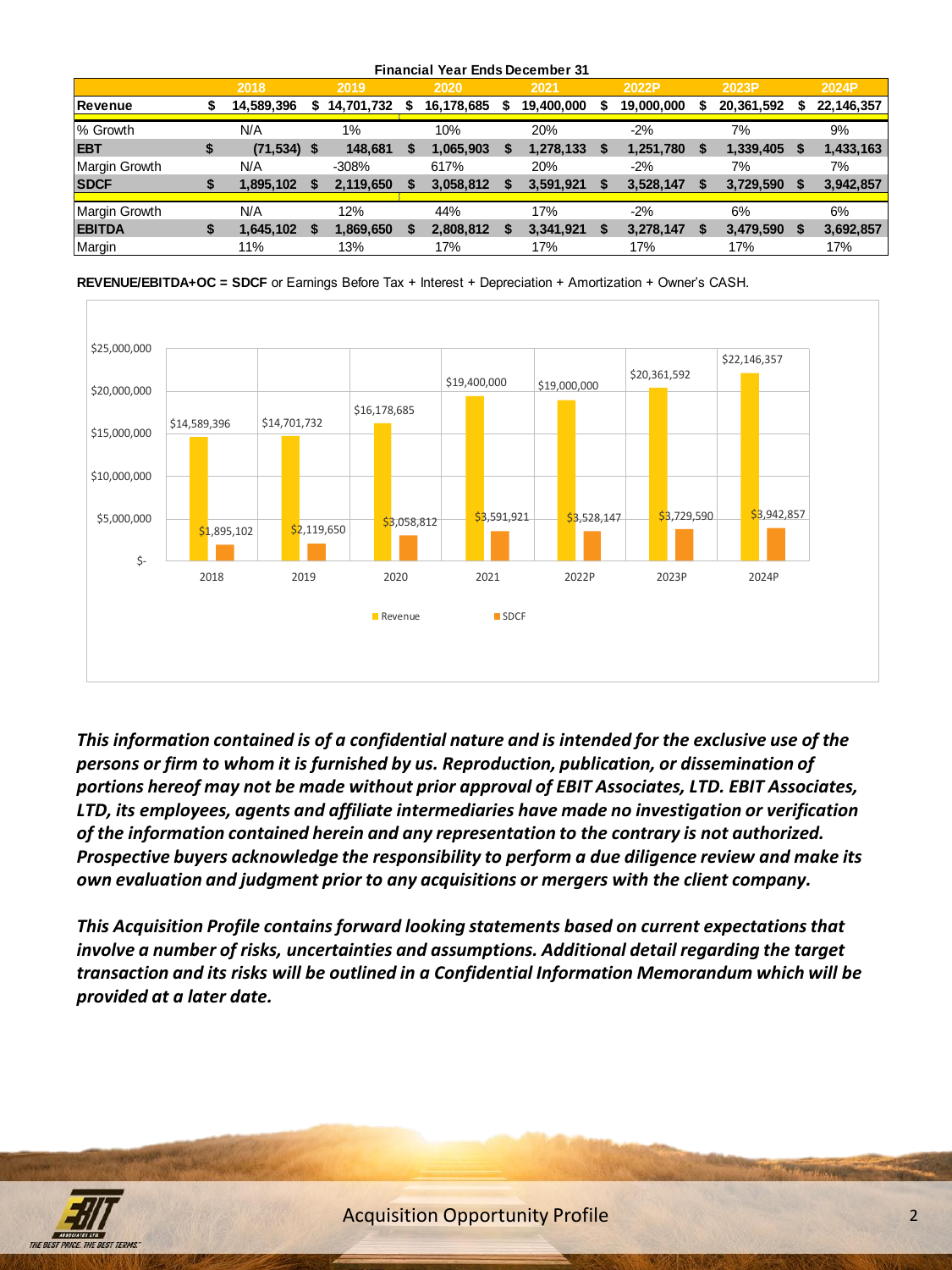# **Business Summary**

#### **Overview**

With its long operating history, the Company has established a brand and a name for providing luxury whirlpool and swimming pool rental suites. The Company was established in the early 1970's. It operates five private clubs. The Company targets couples between 21-29 years of age and provides romantic getaway options to celebrate birthdays, anniversaries and other holidays. Customers may also purchase memberships to the clubs.

The Company is well positioned to provide a stable and profitable platform for growth. It is an attractive acquisition candidate for strategic or private equity desiring a well established platform with a strong customer base and long standing name.

In 2021, the Company yielded over \$19M in revenue with Adj. EBITDA over \$3M. The Company forecast this year \$19M in revenue with over \$3M Adj. EBITDA for 2022.

#### **Terms**

No specific asking price for the THE CLIENT COMPANY has been established. Instead, the competitive market will establish the value of the Company. This opportunity will attract strong interest from strategic and financial buyers and it is expected there will be a range of valuations based on each buyers understanding of the synergies and financial value this opportunity brings to their organization.

### **Reason For Sale**

The Company is for sale because the business is owned by a trust which is in the process of monetizing certain assets in order to fulfill its purpose.

## **Business Activity**

The Company enters into contracts with its customers to provide annual and lifetime memberships and also provides reservation access (on a non-contractual basis) to their luxury locations. Customers also have the option to purchase various products from each location's gift shop. In addition, the Company sells gift cards for members to use at a future date at each of its locations.

The Company offers one year memberships and or a lifetime memberships.

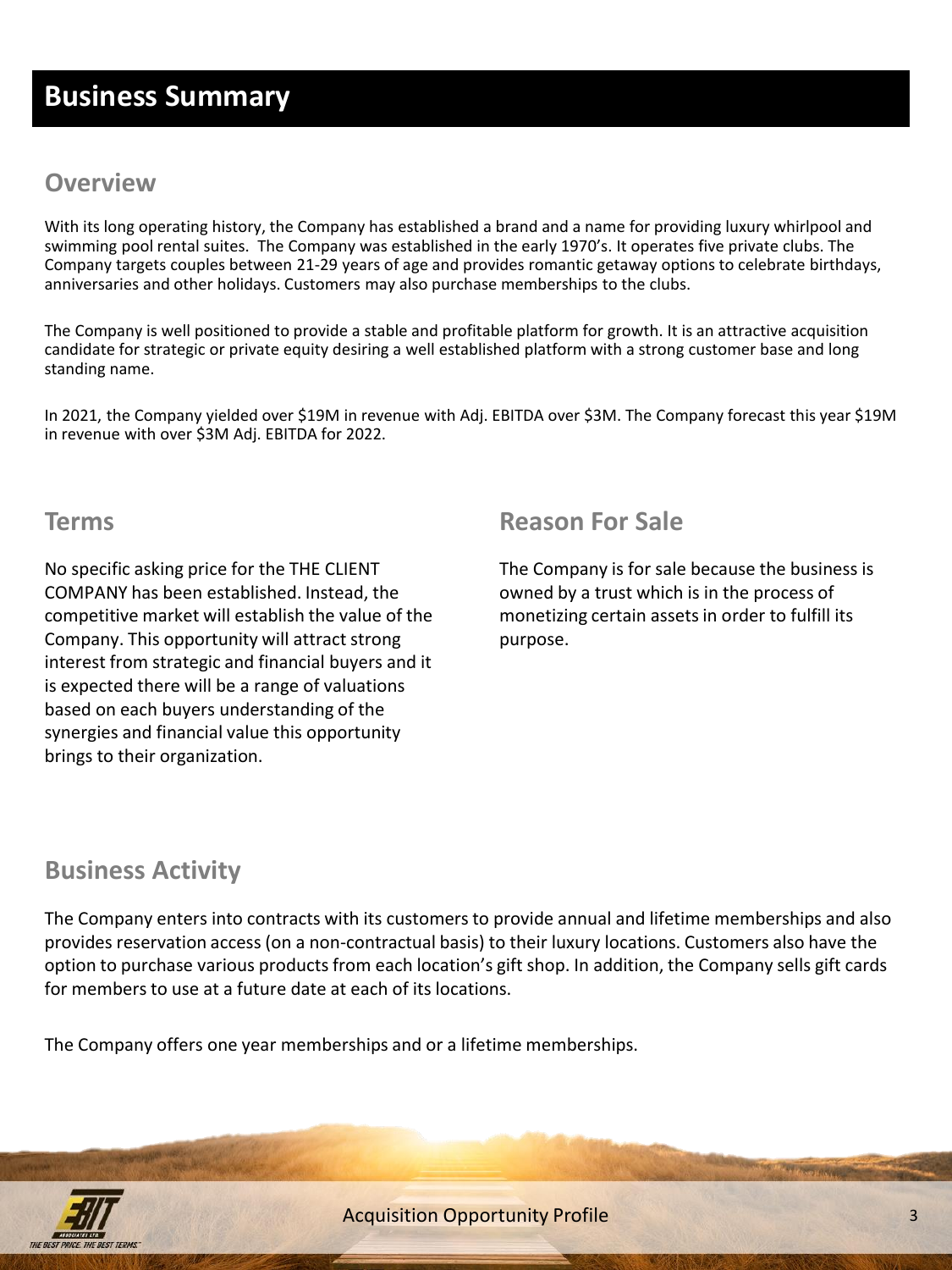## **Business Summary (cont.)**

#### **Marketing**

The Company's primary target market applies to couples, ages between 21-49 years who are looking for a romantic getaway and are often times celebrating a birthday or anniversary. The Company targets marketing efforts to track such dates and encourage customers to return.

The Company also has a presence on social media, utilizes word of mouth referrals, direct mail and e-mail, billboards, text marketing, website (at least 4,000 visits per day) and has other forms of electronic advertising through Instagram, facebook (300+ followers) and TikTok.

Over the five years to 2026, IBISWorld projects that the industry will rebound and expand, with particularly strong growth in extended-stay hotels, boutique hotels, spa and health retreats and resorts segments. As demand for these auxiliary services picks up, industry employment is anticipated to recover and rise over the next five years. Industry revenue is estimated to increase at an annualized rate of 10.8% to \$222.0 billion over the five years to 2026.

#### **Employees**

**Total Employees:** 169+ **Full-Time Employees:** 85% **Part-Time Employees:** 15% **Union Employees**: N/A **Average Length of Employment:** Key employees average 22+ years of employment. All employees are Non-Union.

## **Facilities**

The Company has five locations with over 130 suites.

**Days & Hours**

Open 7 days a week, 24 hours a day.



**Acquisition Opportunity Profile**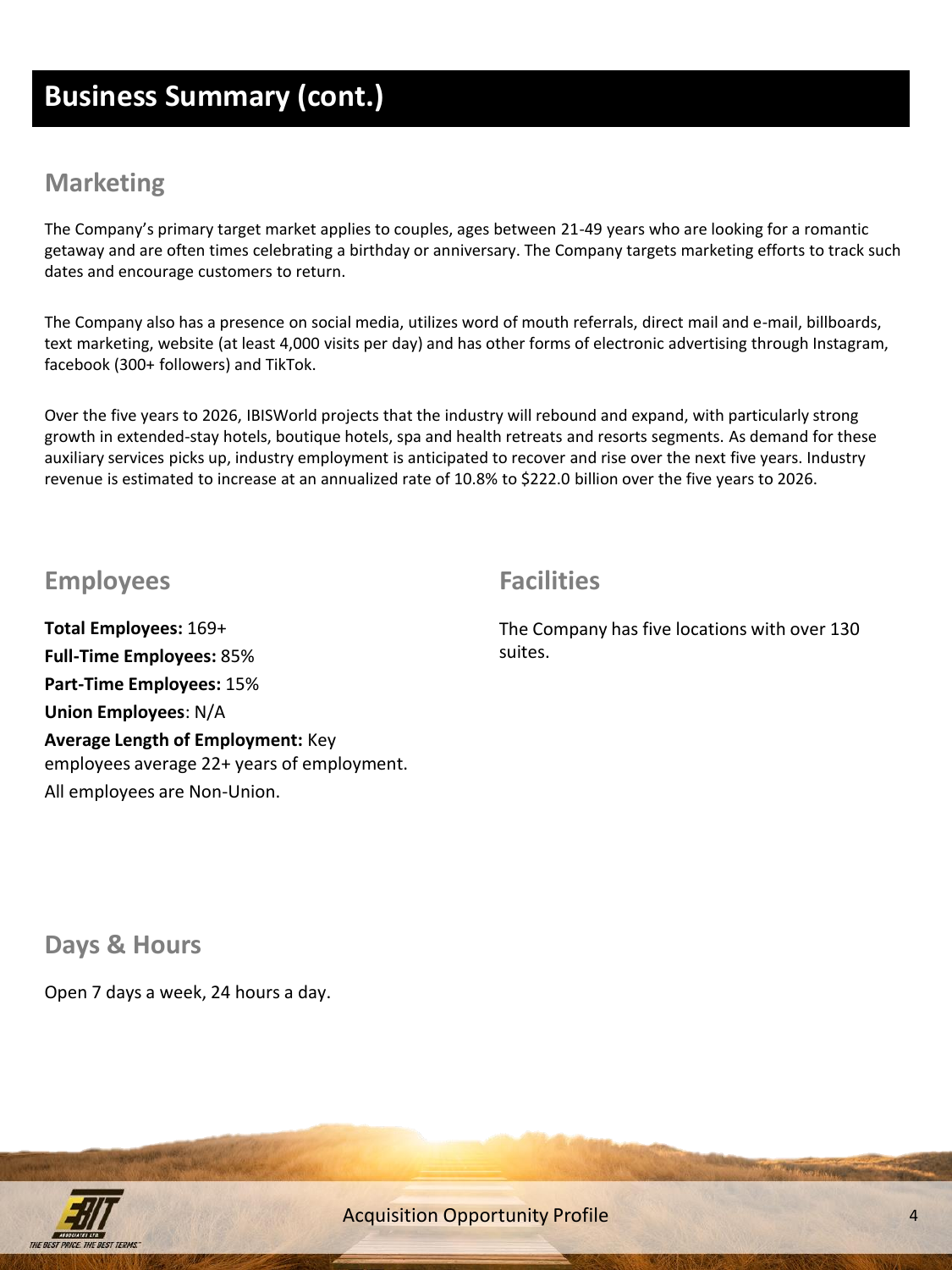# **Financial Summary**

|                 | Year End 2020                                         |    |            |          |                                     |
|-----------------|-------------------------------------------------------|----|------------|----------|-------------------------------------|
|                 | <b>Account Description</b>                            |    |            |          | <b>Book Value Fair Market Value</b> |
|                 | Assets:                                               |    |            |          |                                     |
| $\mathbf{1}$    | Property & Equipment                                  | \$ | 11,770,216 | \$       | 28,700,000                          |
| 2               | Cash and Cash Equivalents                             | \$ | 4,523,921  | \$       | 2,650,239                           |
| 3               | Gift Inventory, Net                                   | \$ | 98,467     | \$       | 98,467                              |
| 4               | Prepaid and Other Assets                              | \$ | 88,912     | \$       |                                     |
| 5               | Due from Related Parties                              | \$ | 682,704    | \$       |                                     |
|                 | <b>Total Assets</b>                                   | \$ | 17,164,220 | <b>S</b> | 31,448,706                          |
|                 | <b>Liabilities:</b>                                   |    |            |          |                                     |
| 8               | Loans Payable, Net of Unamortized Debt Issuance Costs | \$ | 5,742,018  | \$       |                                     |
| 9               | Paycheck Protection Program Loan (PPP)                | \$ | 1,191,260  | \$       |                                     |
| 10 <sup>1</sup> | Due to Related Parties                                | \$ | 1,298,053  | \$       |                                     |
| 11              | Capital Lease Obligation                              | \$ |            | \$       |                                     |
| 12 <sup>2</sup> | <b>Accounts Payable</b>                               | \$ | 277,860    | \$       | 277,860                             |
| 13              | Advance Deposits and Gift Certificates                | \$ | 2,650,239  | \$       | 2,650,239                           |
| 14              | Accrued Expenses:                                     | \$ |            | \$       |                                     |
| 15              | Payroll and Related Expenses                          | \$ | 220,197    | \$       |                                     |
| 16              | Real Estate and Other Taxes                           | \$ | 817,983    | \$       |                                     |
| 17              | Interest                                              | \$ | 20,508     | \$       |                                     |
|                 | <b>Total Liabilities</b>                              | \$ | 12,218,118 | \$       | 2,928,099                           |
|                 | <b>Equity</b>                                         | S  | 4,946,102  | \$       | 28,520,607                          |

**NOTES:**

1 Property & Equipment - 2021 Bank property Appraisals

2&13 Cash to remain in company to off set Advanced Deposits and Gift Certificates



**Acquisition Opportunity Profile** 5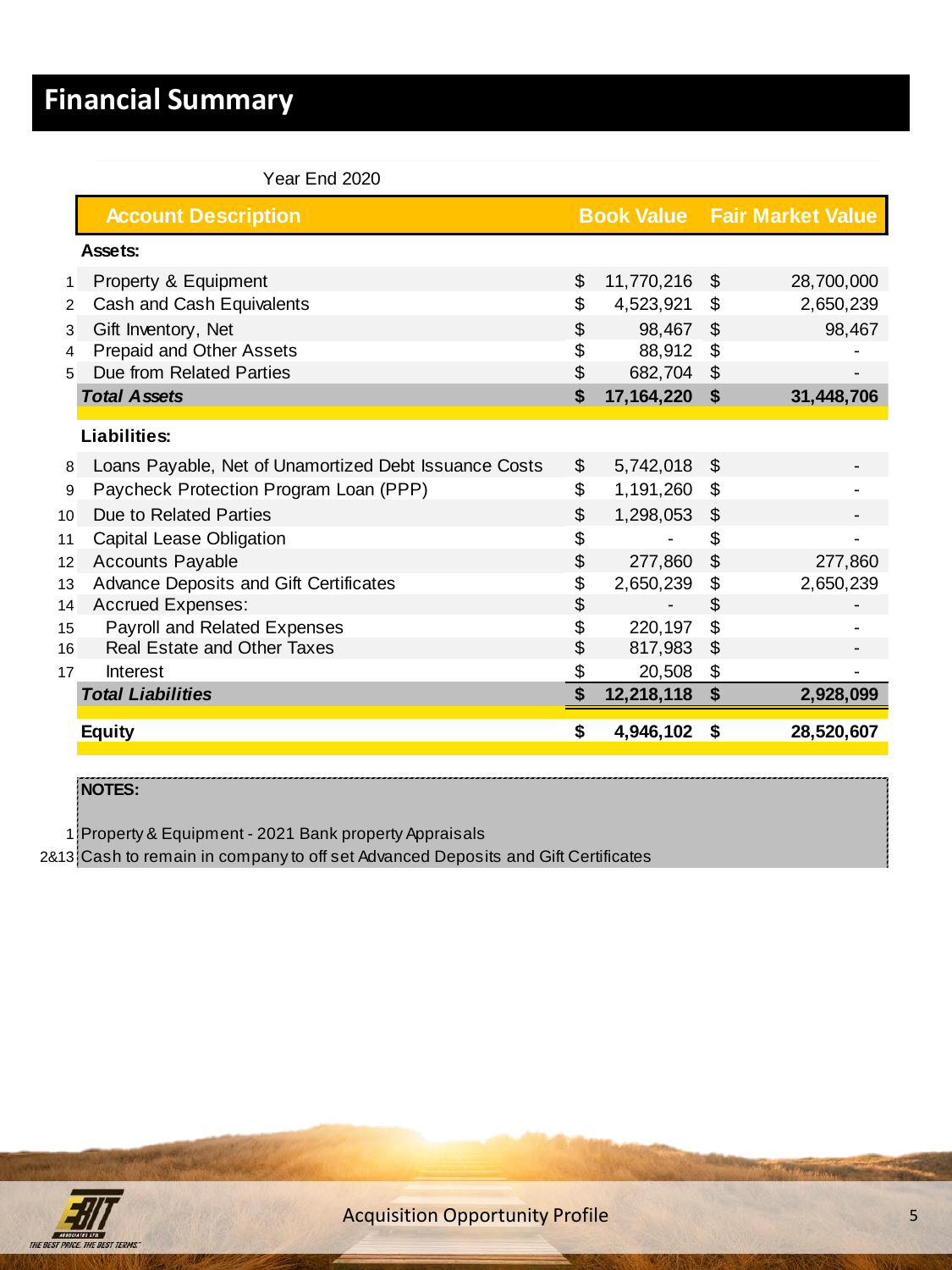#### **NON-DISCLOSURE AGREEMENT**

#### **COMPANY REPRESENTED: Boutique Hotel Chain ("Company")**

#### **ACCOUNT #:2060**

In connection with a possible transaction (a "Transaction") with entities and individuals involved in Project Boutique Hotel Chain (collectively, the "Company"), you have requested the right to review certain information to be provided by the Company. In consideration of, and as a condition to, furnishing you with such information, the Company hereby requests your agreement as follows:

- 1. The term "Evaluation Material" as used in this Agreement will be construed broadly to include all information, in whatever form or medium, disclosed or provided to you by the Company, any of its affiliates or any of their respective stockholders, members, managers, directors, officers, employees, lenders, attorneys, accountants, financial advisors or other representatives, including, EBIT Associates, Ltd. ("EBIT"), which is the financial advisor to the Company (such affiliates and other persons being referred to herein collectively as "Company Representatives"). Notwithstanding the foregoing, the term "Evaluation Material" will not be deemed to include any information which (a) at the time of disclosure to you is generally known by the public, (b) becomes generally known by the public following the time of its disclosure to you (other than as a result of a breach of this Agreement), (c) was or becomes available to you on a non-confidential basis from a person who is not bound by a confidentiality agreement with the Company or Company Representatives or who is not otherwise prohibited from transmitting the information to you by a legal, contractual or fiduciary obligation to us or (d) you can show was independently developed by you or your Representatives (as defined below) by personnel having no access to the Evaluation Material.
- 2. The Evaluation Material will be used solely for the purpose of evaluating a possible Transaction involving the Company. Unless and until a Transaction has been consummated pursuant to a definitive agreement between you (or one or more of your affiliates) and the Company, the Evaluation Material will be kept strictly confidential by you, your affiliates and each of your respective stockholders, members, managers, directors, officers, employees, lenders, attorneys, accountants, financial advisors and other representatives (such affiliates and other persons being referred to herein collectively as your "Representatives"). The Evaluation Material or portions thereof may be disclosed solely to those of your Representatives who need to know such information for the purposes of evaluating a possible Transaction, it being understood that prior to such disclosure your Representatives will be informed of the confidential nature of the Evaluation Material and will agree to be bound by this Agreement to the same extent as if they were parties thereto. You will cause your Representatives to observe the terms of this Agreement, and you agree to be responsible for any breach of this Agreement by your Representatives.

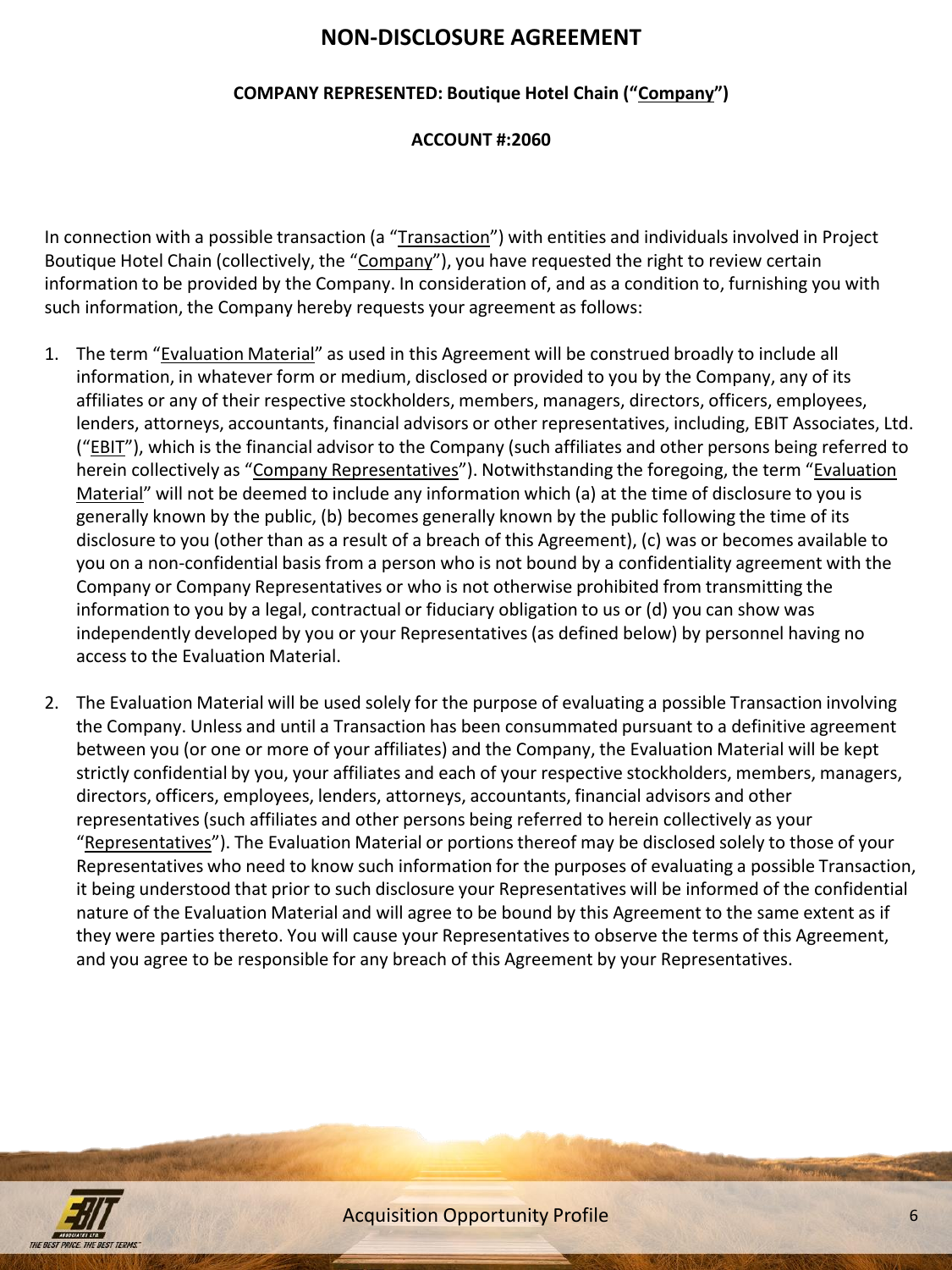- 3. Neither you nor your Representatives will (except as required by applicable law, regulation, legal process or stock exchange requirements, and only after compliance with paragraph 4 below), without the prior written consent of the Company or EBIT, disclose to any person either the fact that discussions or negotiations are taking place concerning a possible Transaction, or any of the terms, conditions or other facts with respect to any such possible Transaction, including the status thereof or the fact that Evaluation Material has been made available to you and your Representatives. Neither you nor your Representatives will have any discussion, correspondence, or other contact with the Company or any of its employees, customers or suppliers concerning a Transaction except with EBIT or the "Designated Representatives" of the Company. "Designated Representative" shall mean Rande Repke and the Company's legal counsel.
- 4. In the event that you receive a request (oral or written) to disclose all or any part of the information contained in the Evaluation Material in any legal proceeding, interrogatory, subpoena, civil investigative demand or similar judicial process or other oral or written request issued by a court of competent jurisdiction or by a governmental or regulatory body, you agree to (a) immediately notify the Company of the existence, terms and circumstances surrounding such request, (b) cooperate with the Company with respect to taking legally available steps to seek an appropriate protective order or other remedy and (c) in the event such protective order or other remedy is not obtained, furnish only that portion of the Evaluation Material which, in the written opinion of your counsel, is legally required to be disclosed and to exercise your best efforts to obtain an order or other reliable assurance that confidential treatment will be accorded to such information.
- 5. Although the Company has endeavored to include in the Evaluation Material information known to it which it believes to be relevant for your evaluation of a possible Transaction with the Company, you understand and agree that neither the Company nor any Company Representatives (a) have made or make any representation or warranty, expressed or implied, as to the accuracy or completeness of any Evaluation Material or (b) will have any liability whatsoever to you or your Representatives relating to or resulting from the use of any Evaluation Material or for any errors therein or omissions therefrom. You agree further that neither you nor your Representatives will be entitled to rely on the accuracy or completeness of the Evaluation Material and will instead be entitled to rely solely on such representations and warranties as may be included in any definitive agreement with respect to a Transaction, subject to such limitations and restrictions as may be contained therein.
- 6. You agree that unless and until a definitive agreement with respect to a Transaction has been executed and delivered, the Company will not be under any legal obligation of any kind whatsoever with respect to such a Transaction by virtue of this Agreement or any written or oral expression with respect to such a Transaction by any of the Company Representatives, except for the matters specifically agreed to herein.
- 7. You agree that neither the Company nor EBIT has granted you any license, copyright or similar right with respect to any of the Evaluation Material or any other information provided to you by the Company or Company Representatives.



**Acquisition Opportunity Profile** 7 **7**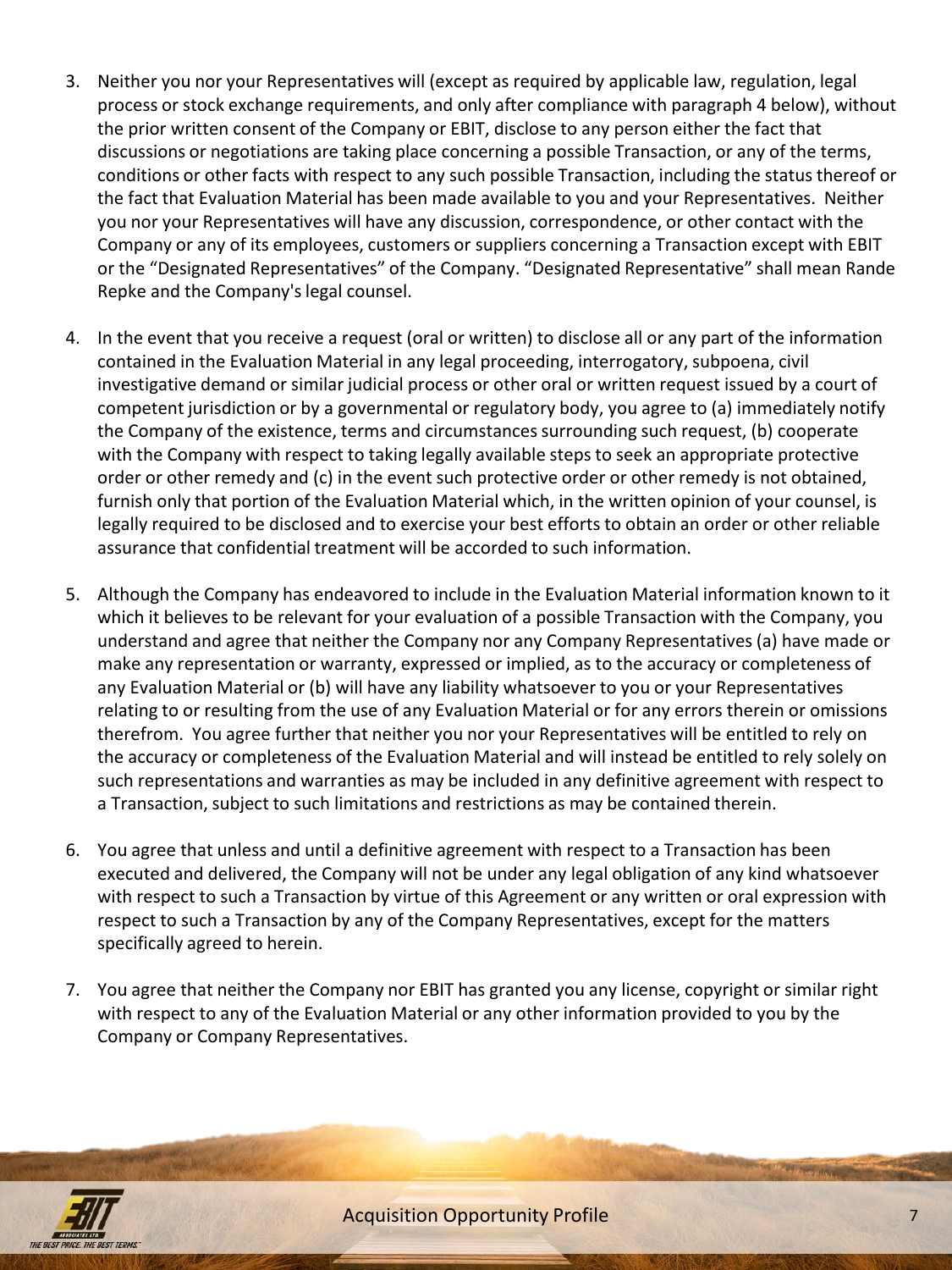- 8. If you determine that you do not wish to proceed with a Transaction, you will promptly advise the Company in writing of that decision. In that case, or at any other time as requested by the Company or EBIT, you will promptly return to the Company or destroy all of the Evaluation Material, together with all copies, reproductions, summaries, analyses or extracts thereof or based thereon (in whatever form or medium, and whether in whole or in part of such materials) in your possession or in the possession of any of your Representatives. Upon the request of the Company or EBIT, you will certify in writing the return or destruction of all Evaluation Material and other such information in your possession or in the possession of your Representatives. Notwithstanding the return or destruction of all Evaluation Material, you and your Representatives will continue to be bound by the obligations of confidentiality and other obligations of this Agreement.
- 9. For a period of two years from the date of this Agreement, you and your Representatives will not, except as permitted in any transaction documents, directly or indirectly (and will not cause or permit any person controlled by you to) (a) solicit for employment or consulting services, employ, or otherwise contract for the services of any employee of the Company or (b) as a result of knowledge or information obtained from the Evaluation Material or in connection with a possible Transaction, interfere with or otherwise disrupt the business relations between the Company and any of its current or prospective customers or suppliers. The prohibitions contained in this paragraph shall not extend to general solicitations of employment by way of advertisement or other similar methods which are not specifically directed towards employees of the Company.
- 10. You agree that money damages would not be a sufficient remedy for any breach of this Agreement by you or any of your Representatives. Accordingly, in addition to the rights and remedies otherwise available to the Company, the Company will be entitled to specific performance and injunctive or other equitable relief if you or any of your Representatives breach or threaten to breach any of the provisions of this Agreement. You agree to waive, and to cause your Representatives to waive, any requirement for the securing or posting of any bond or other indemnity in connection with such remedy. In the event of litigation relating to this Agreement, if a court of competent jurisdiction determines in a final, nonappealable order that this Agreement has been breached by a party or its respective representatives, then the breaching party will reimburse the other party for its costs and expenses (including, without limitation, legal fees and expenses) incurred in connection with all such litigation.
- 11. It is further understood and agreed that no failure or delay by the Company or EBIT in exercising any right, power or privilege under this Agreement shall operate as a waiver thereof nor shall any single or partial exercise thereof preclude any other or further exercise of any right, power or privilege hereunder.
- 12. The benefits arising under this Agreement will inure to each of the parties hereto and their respective successors and assigns. The obligations arising under this Agreement will be enforceable against each of the parties hereto, their Representatives and each of their and their Representatives' respective successors and assigns. You agree that the Company is a beneficiary of, and may enforce, this agreement. You agree that all rights and remedies available to the Company under this agreement may be exercised directly by the Company without the necessity of acting through EBIT.



Acquisition Opportunity Profile 8 8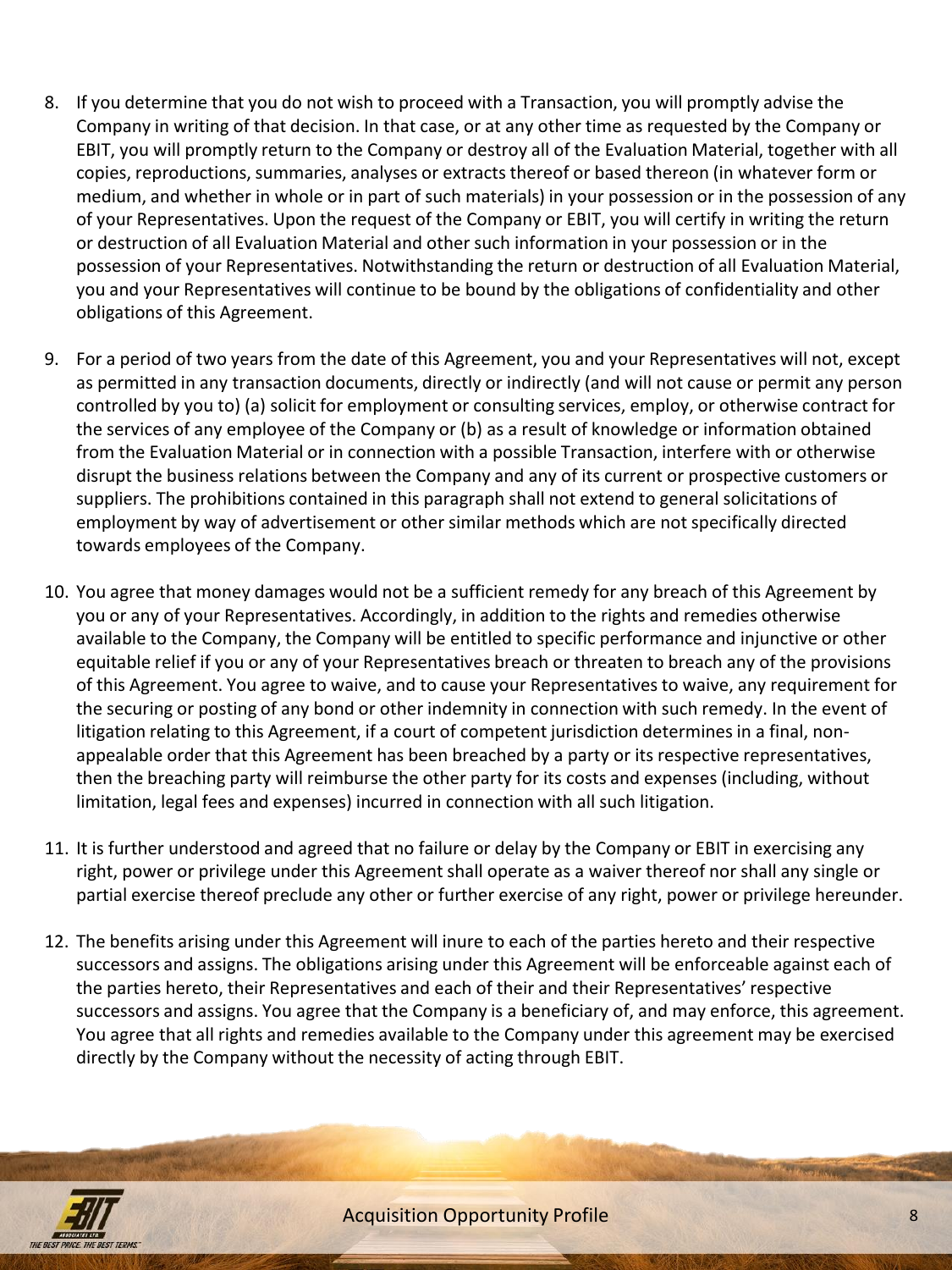- 13. If it is found in a final judgment by a court of competent jurisdiction (not subject to further appeal) that any term or provision hereof is invalid or unenforceable (a) the remaining terms and provisions hereof will be unimpaired and will remain in full force and effect and (b) the invalid or unenforceable provision or term will be replaced by a term or provision that is valid and enforceable and that comes closest to expressing the intention of such invalid or unenforceable term or provision.
- 14. This Agreement embodies the entire agreement and understanding of the parties hereto and supersedes any prior agreements, arrangements and understandings relating to the matters provided for herein. No alteration, waiver, amendment, change or supplement hereto will be binding or effective unless the same is set forth in writing signed by a duly authorized representative of each party.
- 15. For the convenience of the parties, any number of counterparts of this Agreement may be executed by the parties hereto with original or electronic signatures, by facsimile or email. Each such counterpart will be deemed to be an original instrument, and such counterparts taken together will constitute one and the same Agreement.
- 16. The validity and interpretation of this Agreement will be governed by, and construed and enforced in accordance with, the internal laws, and not the law of conflicts, of the State of Illinois. The parties hereto hereby waive their right to trial by jury. The parties further consent to jurisdiction by the state and federal courts sitting in Cook County, Illinois and hereby waive any objection they may have thereto.

Please execute and return one copy of this Agreement, which will constitute our agreement and understanding with respect to the subject matter hereof. Very truly yours,

PROJECT Boutique Hotel Chain

By EBIT ASSOCIATES, LTD., solely as Company's representative

By:  $\frac{1}{\sqrt{2}}$ Name: Todd Cushing Title: Founding Principal

Accepted and Agreed to this day of the control of the second section of the second section of the second section of the second section of the section of the section of the section of the section of the section of the secti

By: The contract of the contract of the contract of the contract of the contract of the contract of the contract of the contract of the contract of the contract of the contract of the contract of the contract of the contra

Name:

\_\_\_\_\_\_\_\_\_\_\_\_\_\_\_\_\_\_\_\_\_\_\_\_\_\_\_\_\_\_\_\_\_\_\_\_

Title: \_\_\_\_\_\_\_\_\_\_\_\_\_\_\_\_\_\_\_\_\_\_\_\_\_\_\_\_\_\_\_\_\_\_\_\_\_\_\_\_\_\_\_\_



Acquisition Opportunity Profile 9